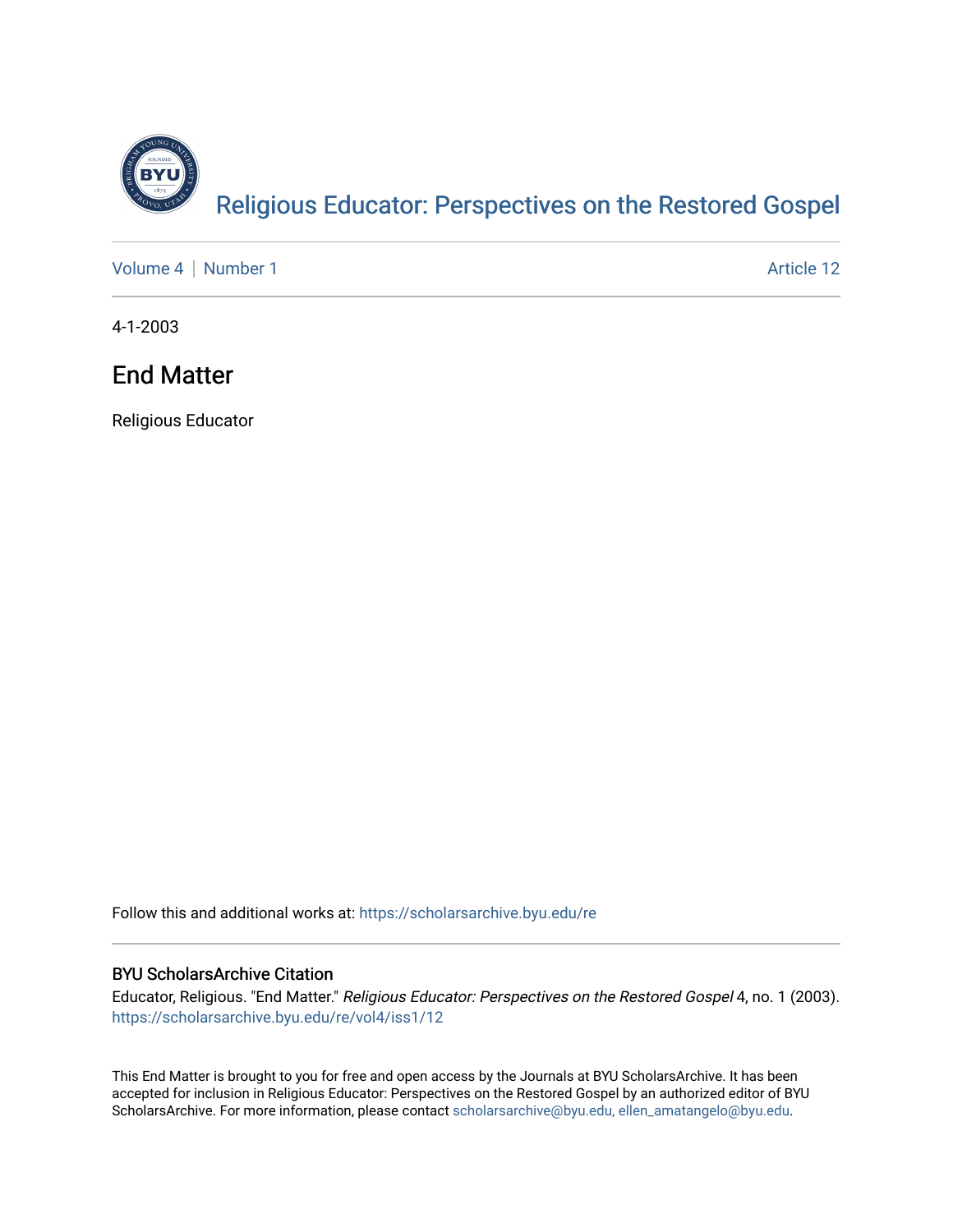

• How can the account of the visit of the resurrected Lord to the people of the Americas inspire us to come unto Christ?

# new publications



Jesus Christ, Son of God, Savior

This new volume published by the Religious Studies Center contains powerful presentations from a BYU symposium on the Savior. Its sixteen chapters offer stirring testimonies and doctrinal pieces by General Authorities such as President Merrill J. Bateman and Elder Gerald N. Lund and religious educators such as Robert L. Millet and Andrew C. Skinner. The book answers questions such as

• Do we as Latter-day Saints really worship a "different Jesus" than our evangelical brothers and sisters

• How does the concept of grace fit in with Latter-day Saint theology

The authors provide insight into the Redeemer's love for us as individuals. For example, W. Jeffrey Marsh, associate professor of ancient scripture at BYU, writes: "While the Savior may not always remove the trials from our lives, His grace can bear us up against all the pressures surrounding us, regardless of the kinds of bondage we may find ourselves in. He knows how to help us, how to free us, and how to lead and protect us, if we will but exercise faith in Him."

These topics are among the many doctrinal pieces:

• The Savior's premortal foreordination and mortal ministry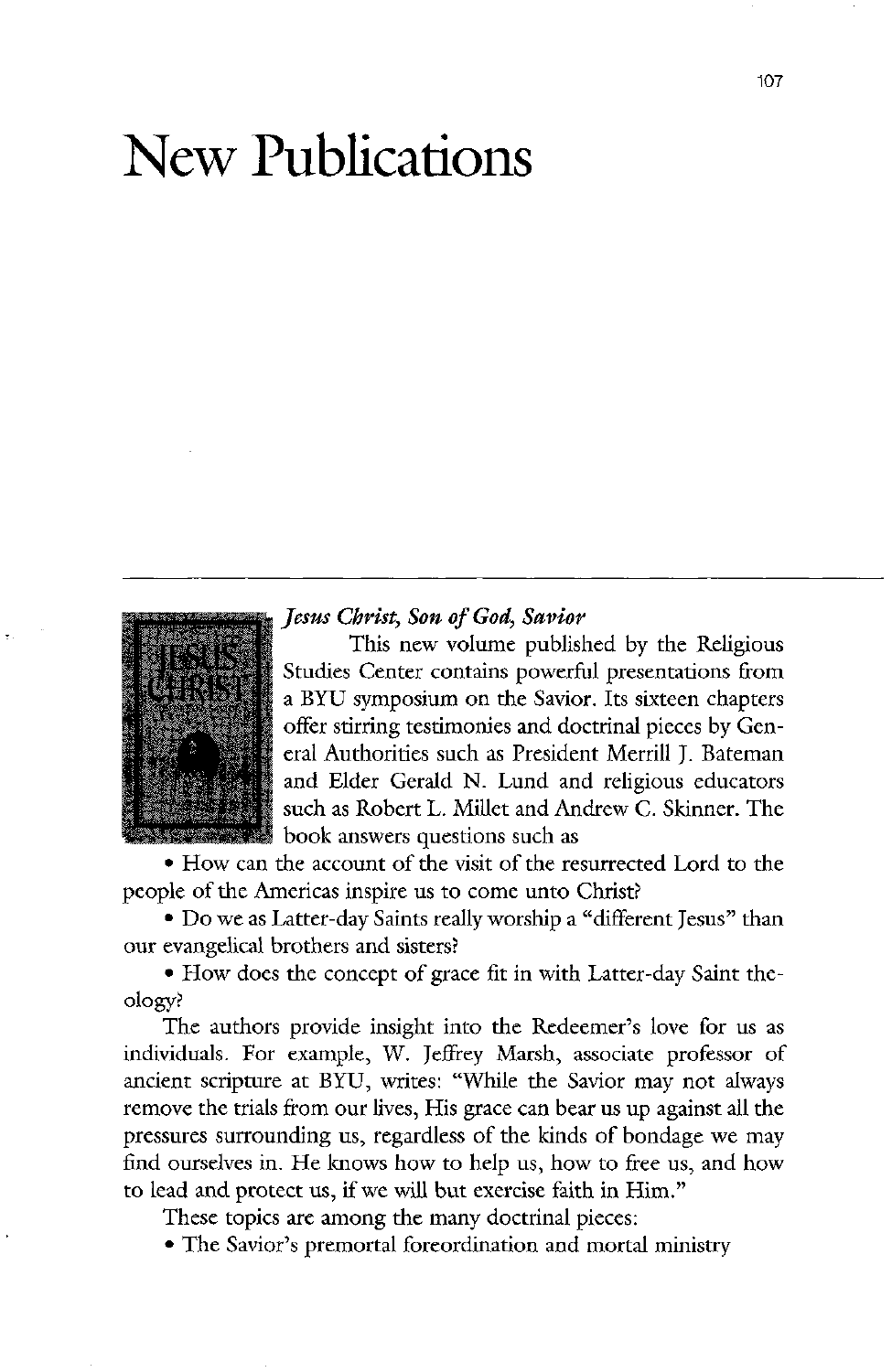- Our Creator's humility to be born as the Babe of Bethlehem
- The role of mercy and grace in our redemption
- The reassuring reality of the Atonement and Resurrection

Edited by Paul H. Peterson, Gary L. Hatch, and Laura D. Card, this volume sounds a clarion call of testimony—offered with clarity, vigor, and gratitude—in witness of the divine calling of our Lord and Savior, Jesus of Nazareth.

This book is available at Latter-day Saint bookstores.



## Modern Perspectives on Nauvoo and the Mormons

Following the Church's 1999 announcement to rebuild the Nauvoo Illinois Temple, local residents began wondering whether this new development would help or harm its small-town atmosphere. No doubt the rebuilding of the temple would bring changes in city planning, public services, traffic, and so on to a population of eleven hundred

Larry E. Dahl, appointed to direct the BYU Semester at Nauvoo program, noticed the mixed reactions of the townspeople and wanted to capture their thoughts about Nauvoo's history, current events, the future, and general perceptions of "the Mormons." Dr. Dahl, an emeritus professor of church history and doctrine at BYU recognized that Nauvoo's history is very much dependent upon its oral traditions and that a colorful picture of Nauvoo's history would emerge from a series of interviews with the long-standing residents. With the endorsement of the Nauvoo Historical Society, Dr. Dahl decided to interview residents whose families had, in many cases, been in Nauvoo since its early history. He recruited nine students in the BYU Semester at Nauvoo program to conduct the interviews. What came of those interviews is alternately candid, funny, and illuminating. Edited by Larry E. Dahl and Don Norton and published by the Religious Studies Center, Modern Perspectives on Nauvoo and the Mormons contains the transcribed interviews of twenty-six residents. A piece of fascinating Americana, Modern Perspectives will interest historians of Nauvoo and those looking for a good study of small-town life in contemporary America. The volume is not for sale, but a limited number of copies have been distributed to the Church Archives, the Harold B. Lee Library, the BYU Religious Education Library, the BYU Semester at Nauvoo Library, Nauvoo Public Library, and the Nauvoo Historical Society.

ļ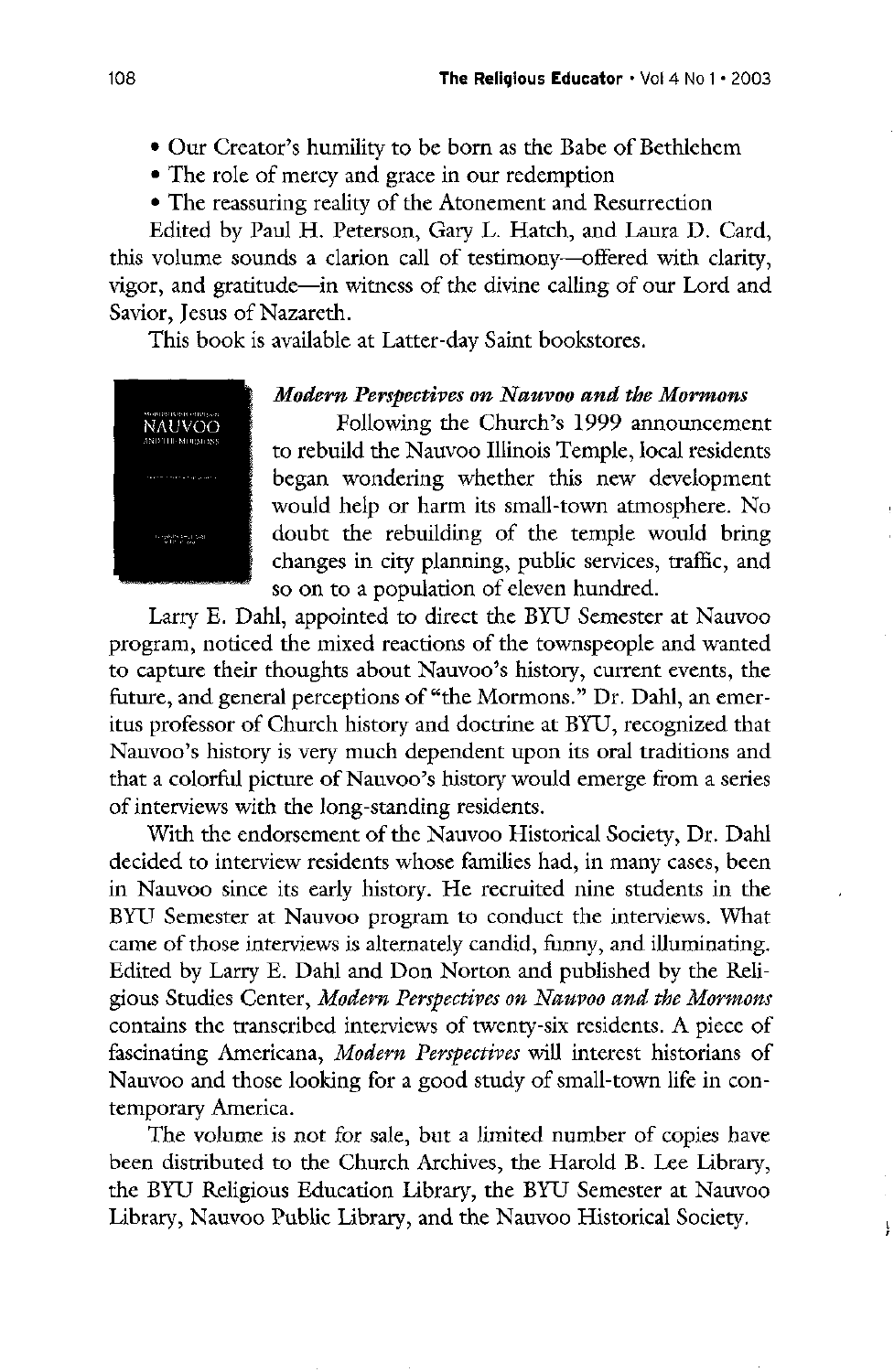they were able to use the press as a defensive tool as well as an offensive weapon when Captain Dan Jones, using his brother's printing press in the little village of Rhydybont, near Llanybydder in Carmarthenshire, translated the twelve-page *Proclamation of the Twelve* Apostles into Welsh and did much of the other work in getting four thousand copies printed for circulation. For the next three years, this "prostitute press," as opponents called it, produced thousands of pages in support of Latter-day Saint doctrine. These stirring pamphlets and poems helped convert hundreds of Welsh.

In January 1849, a young convert by the name of John S. Davis was put in charge of Church publications in Welsh. He set up his own press in Merthyr Tydfil and for five years produced an amazing quantity and assortment of materials. Then, in January 1854, Dan Jones, back in Wales on his second mission, purchased Davis's press and published even more tracts and pamphlets for another two years. The vast majority of Jones's and Davis's publications have gone unnoticed by historians, due in large measure to the language barrier. believing that such historically valuable treasures deserved to come to light, Professor Ronald D. Dennis has prepared "facsimile translations" of seventy of the early Welsh publications in his Defending the Faith: Early Welsh Missionary Publications, a new volume from the Religious Studies Center at Brigham Young University. In addition to its historical value, genealogists will find valuable clues to Welsh family history. This book is available at Latter-day Saint bookstores.  $\blacksquare$ 



# Defending the Faith: Early Welsh Missionary Publications

The press in nineteenth-century Wales was both a curse and a blessing for early members of The  $\mathbb S$  Church of Jesus Christ of Latter-day Saints. On the one hand, Church members and missionaries faced frequent attacks from several religious periodicals then being circulated, and their rebuttals were systematically refused publication. On the other hand,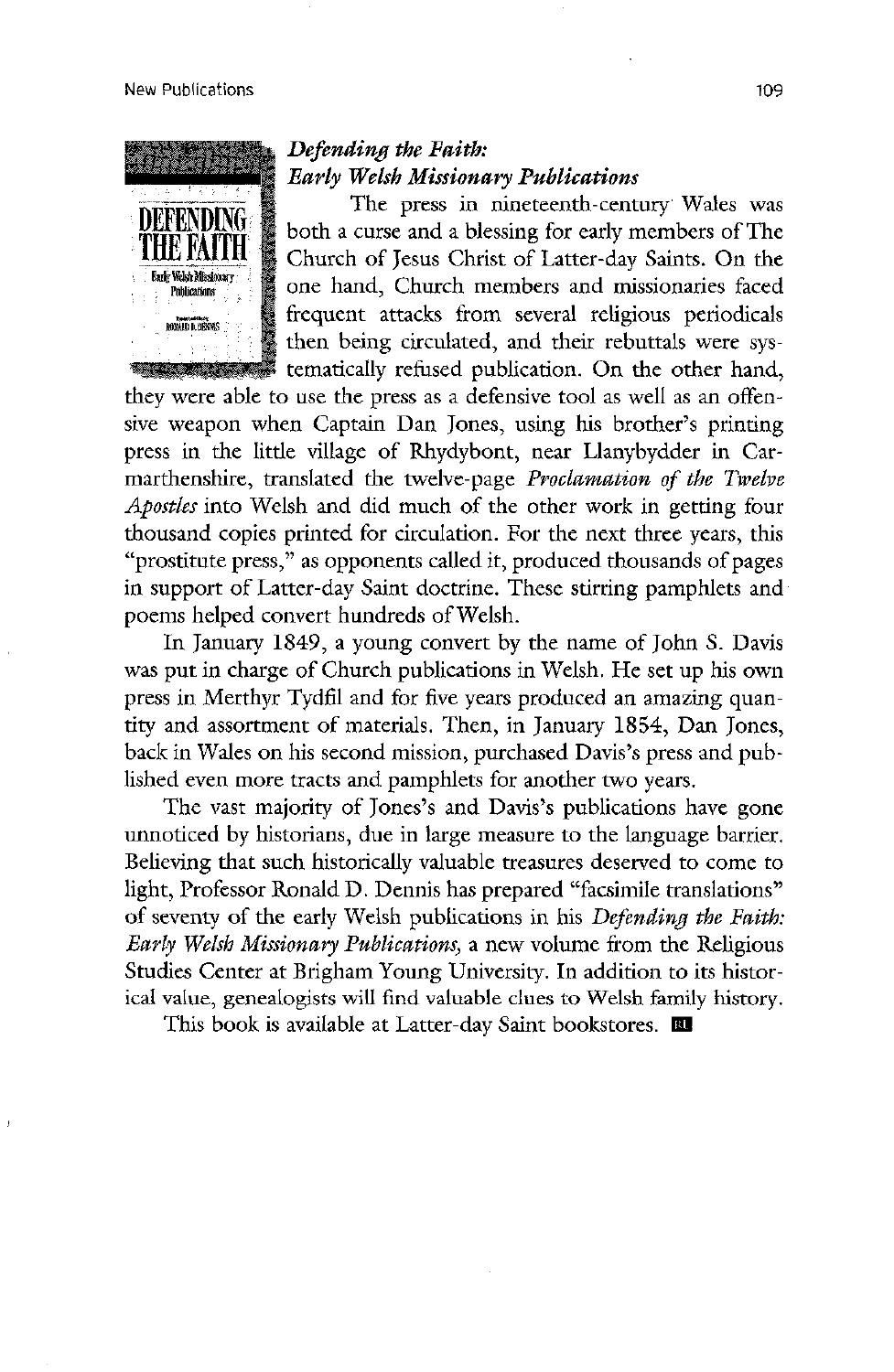

## RELIGIOUS STUDIES CENTER BRIGHAM YOUNG university

# Religious Studies Center

Established in 1975 by BYU Religious Education Dean Jeffrey R. Holland, the Religious Studies Center (RSC) is the research arm of Religious Education at Brigham Young University. Since its inception, it has provided funding for numerous projects, including conferences, books, and articles relating to Latter-day Saint culture, history, scripture, and doctrine. The RSC endeavors to use its resources to, first, facilitate excellence in teaching the gospel of Jesus Christ; second, encourage research and publication that contribute to the mission of the university and its sponsoring institution, The Church of Jesus Christ of Latter-day Saints; and third, promote study and understanding of other cultures and religions

# Research and Publication

One of the primary aspects of the RSC's mission is to promote the search for new truths and the quest to better understand well-known truths. The ultimate interpretation of doctrinal matters rests with the First Presidency and the Quorum of the Twelve Apostles; therefore, we seek to discover historical background, provide cultural and linguistic details, and explore new avenues of understanding into our faith, history, and way of life. Thus, research into scripture, Church history, and religious matters in general is an important part of what the full-time Religious Education faculty do. Because BYU is primarily a teaching institution, we recognize as our major thrust the classroom experience. We seek, however, to expand our classroom through the writing and publication of our research

The RSC helps fund several meaningful projects each year and publishes books, articles, a newsletter, and the Religious Educator in helping to promote and disseminate Latter-day Saint research and thought. These publications enhance the libraries of Latter-day Saint readers and others who take an interest in the history or culture of the Latter-day Saints.